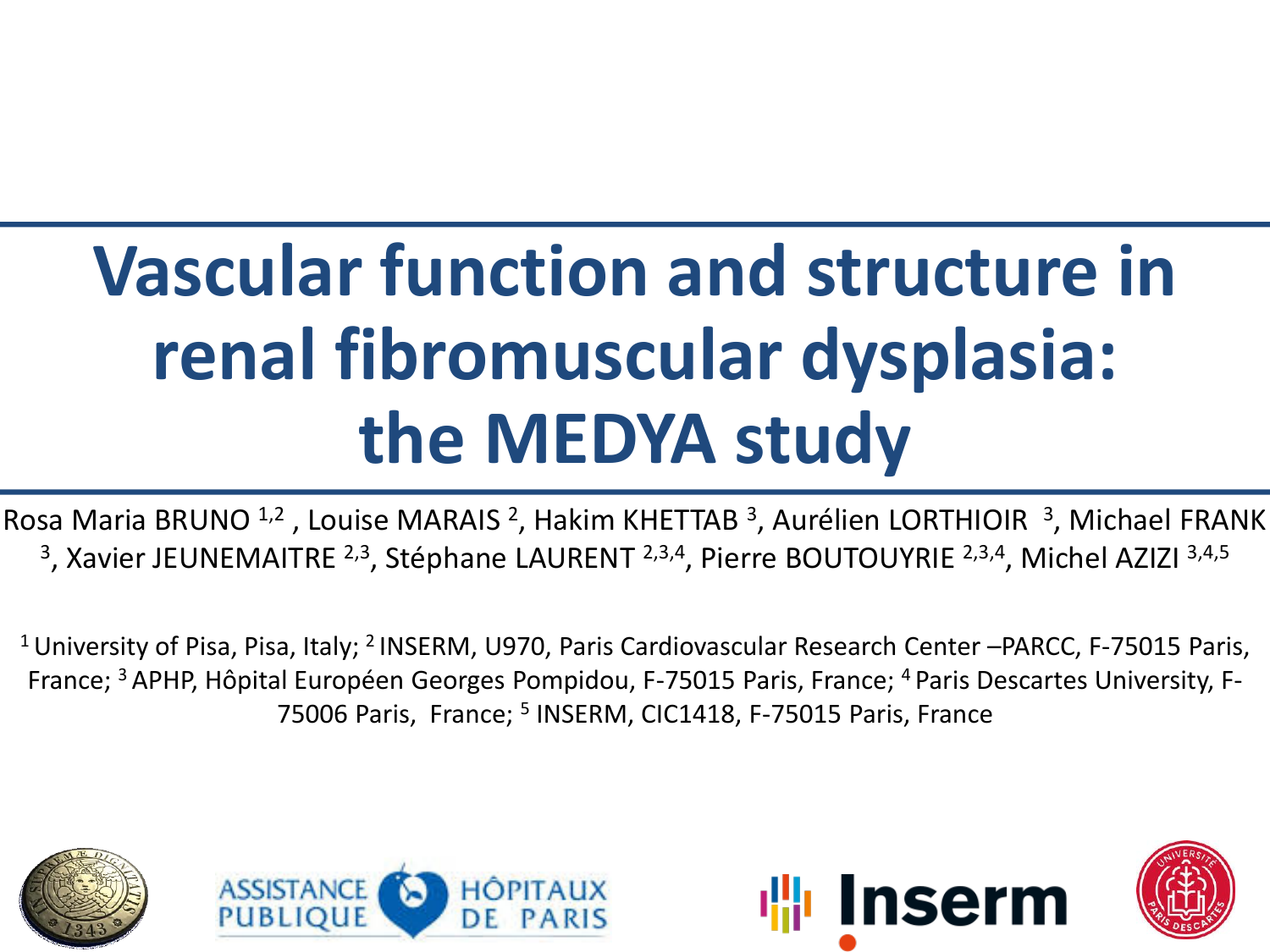# **Fibromuscular dysplasia: definition**

- FMD is an idiopathic, systemic, nonatherosclerotic, non-inflammatory vascular disease leading to stenosis, aneurysms, dissections and occlusion of small and medium-sized arteries.
- The diagnosis of FMD requires exclusion of artery spasm, arterial diseases of monogenic origin, and inflammatory arterial diseases.
- Renal and carotid arteries are more often involved
- FMD may lead to life-threatening complications such as cerebral hemorrhage or ischemia, accelerated and renovascular hypertension.

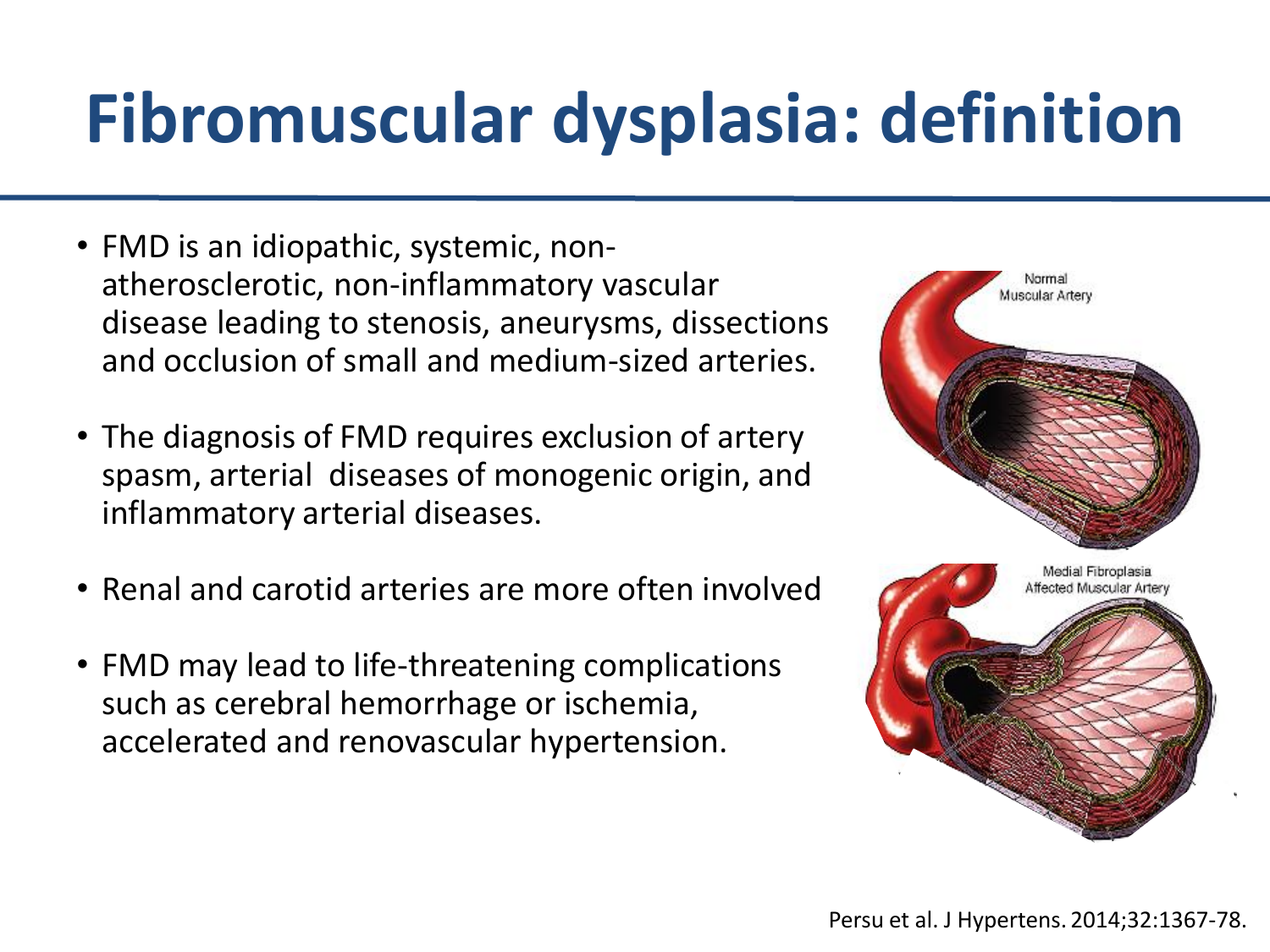

### **Medial fibroplasia:**

- Thickened media alternating with thinned media  $\rightarrow$  aneurysmal dilatations "String of beads"
- Thickened media is replaced by collagen
- Internal elastic lamina may be thinned or fragmented  $\rightarrow$  May lead to macroaneurysm formation

### **What about non-affected districts?**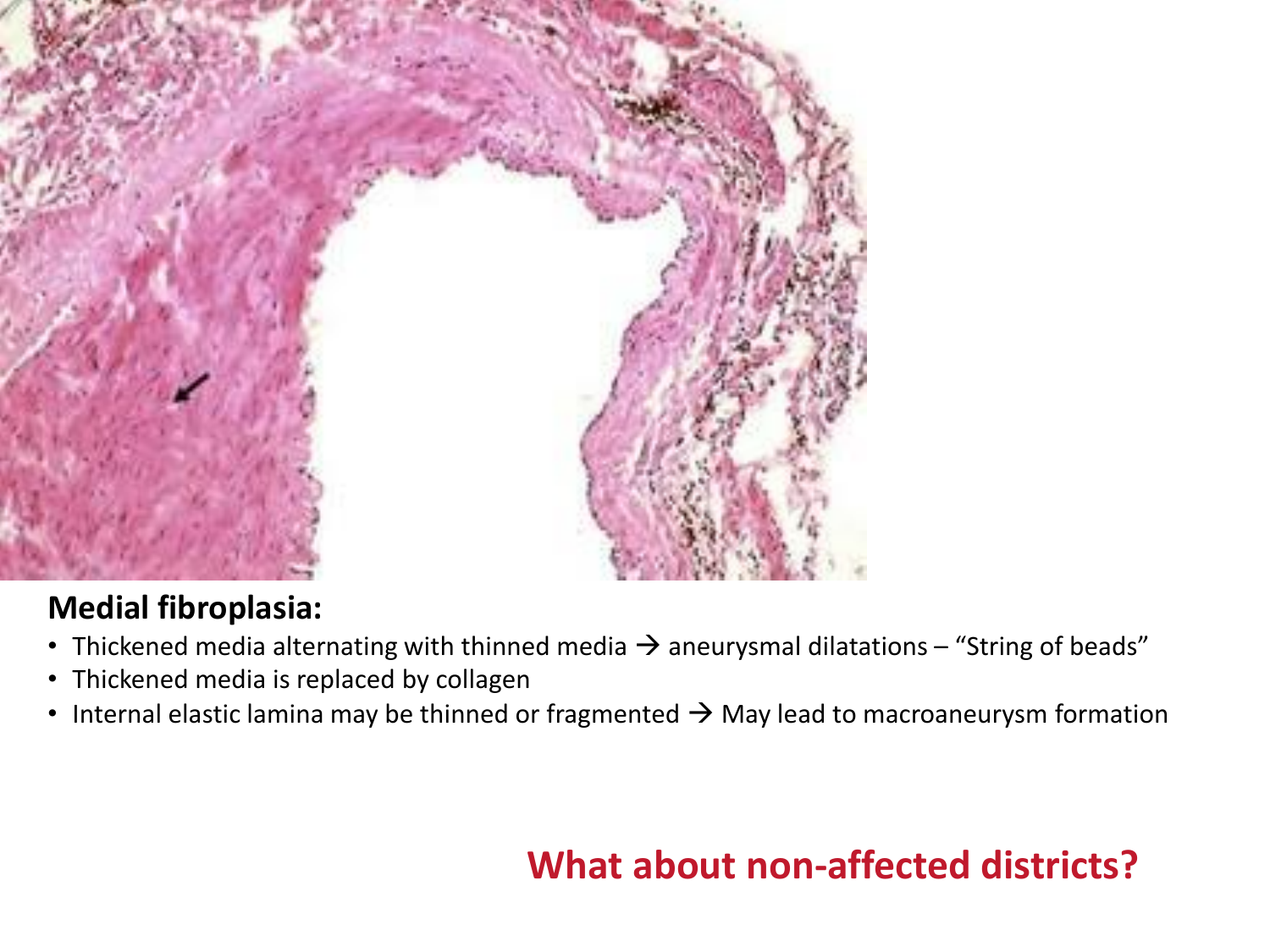### **Carotid artery wall subclinical lesions in patients with renal fibromuscular dysplasia: the triple signal**







Boutouyrie P et al. J Hypertens. 2003;21:2287–2295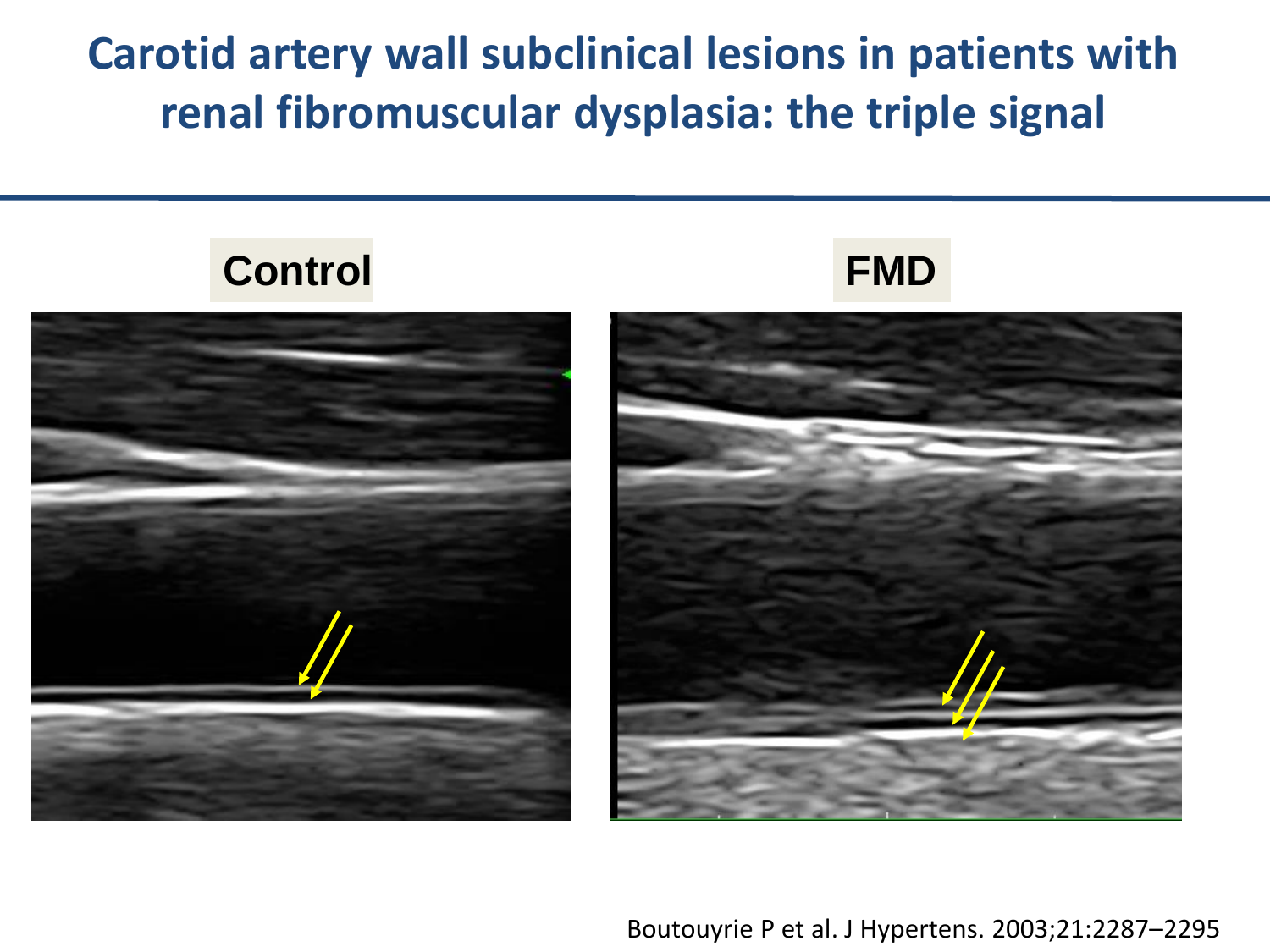# **MECANISMES PHYSIOPATHOLOGIQUES DE LA DYSPLASIE FIBROMUSCULAIRE ARTERIELLE: The MEDYA study**

# **Aim**

- to identify functional and structural alterations in non-affected arterial segments of individuals with multifocal FMD by means of a deep image-based vascular phenotyping, including:

- endothelium-dependent and –independent dilation (EDD and EID respectively) of the brachial artery (BA)
- aortic and carotid stiffness
- triple signal (TS) at the common carotid level
- carotid mechanical properties

- to investigate whether the presence of TS is associated with a different pattern of vascular alterations (exploratory aim).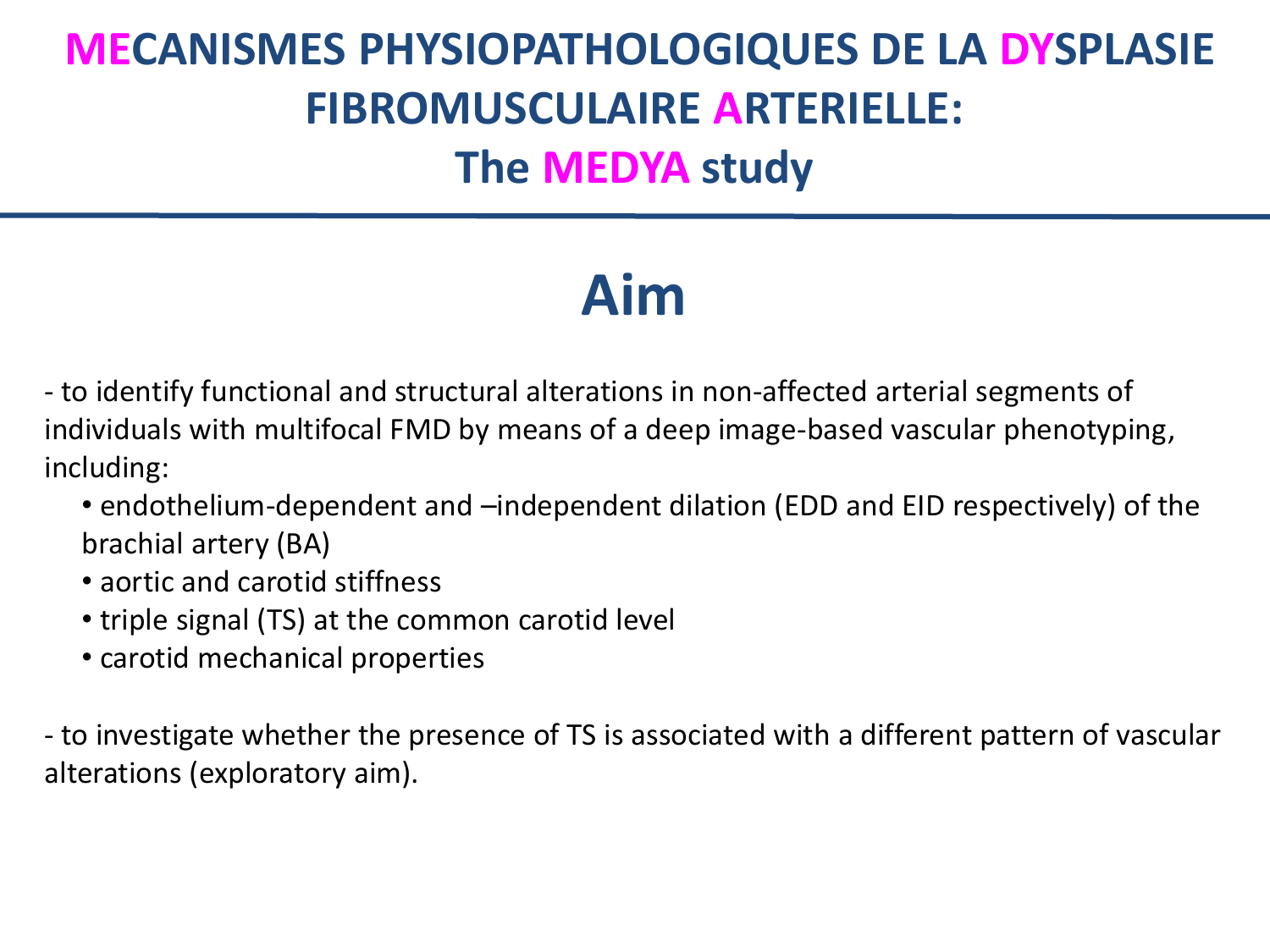### **Study design and population**

#### **Study design:**

- case-control, cross-sectional

#### **Study population:**

- 50 individuals with renal multifocal fibromuscular dysplasia (FMD)
- 50 individuals with primary hypertension (PH)
- 50 healthy subjects (HS)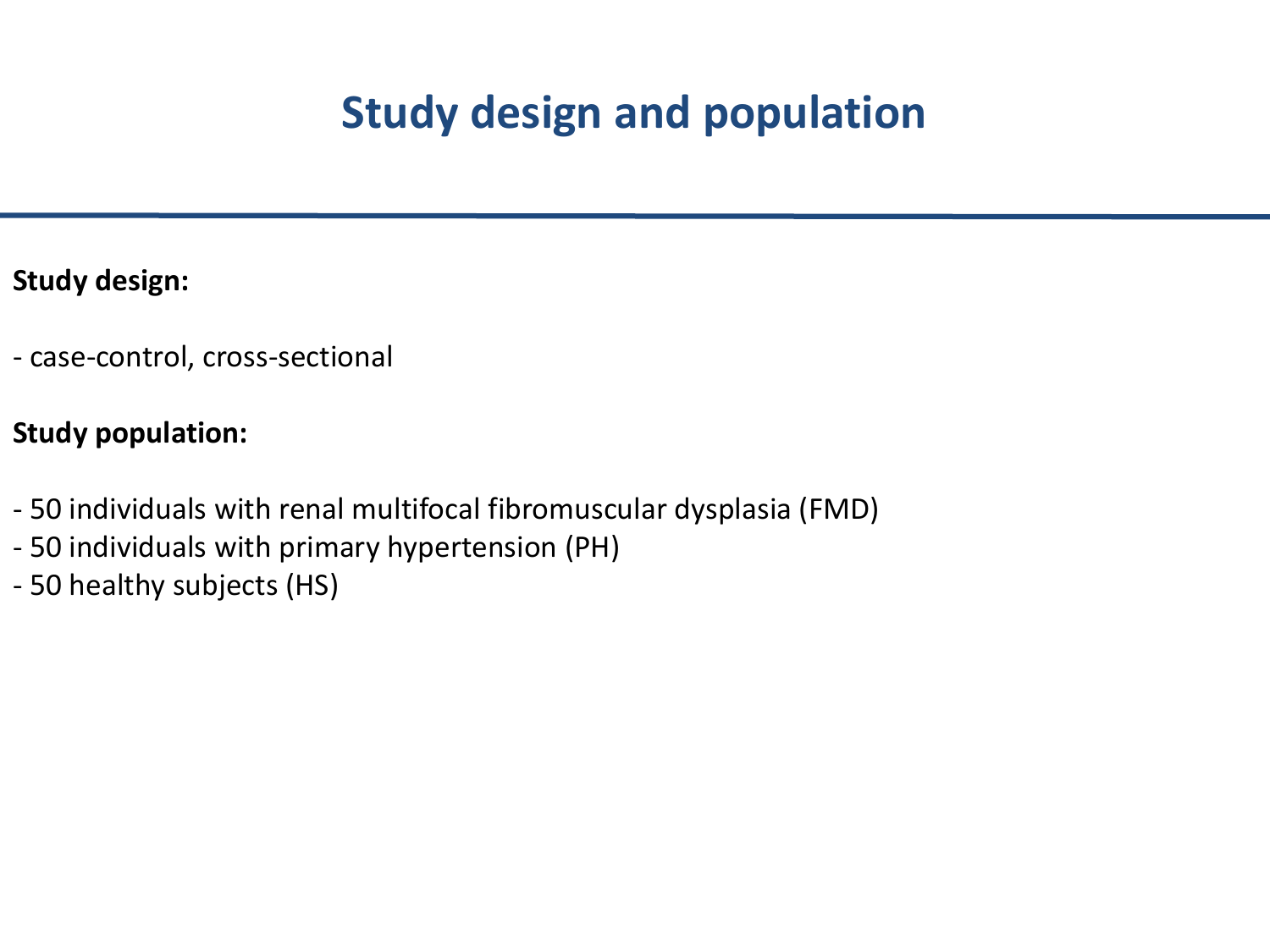# **Methods: Endothelial function and smooth muscle function**

#### **Endothelium-dependent dilation - EDD (Flow-mediated dilation)**

- $\triangleright$  Brachial artery diameter (BAD)
	- $\rightarrow$ EDD = % BAD increase above baseline
	- $\rightarrow$  Corrected EDD: BAD change allometrically corrected for baseline BAD
- $\triangleright$  Hyperemic stimulus
	- $\rightarrow$  beat-to-beat flow velocity recording
	- $\rightarrow$  baseline and hyperemic shear stress (SS)
- ➢ **Endothelium-independent vasodilation - EID (sublingual GTN administration, 150 g)**

#### **Allometric scaling for EDD and EID:**

- Baseline and peak BAD logarithmically transformed and their difference (lnDiff) calculated

- Differences between groups in lnDiff analysed by ANCOVA model, with ln baseline BAD as covariate
- "corrected FMD" =  $\lceil$  exp (Dbase-adjusted lnDiff  $) 1$   $\rceil$  \*100



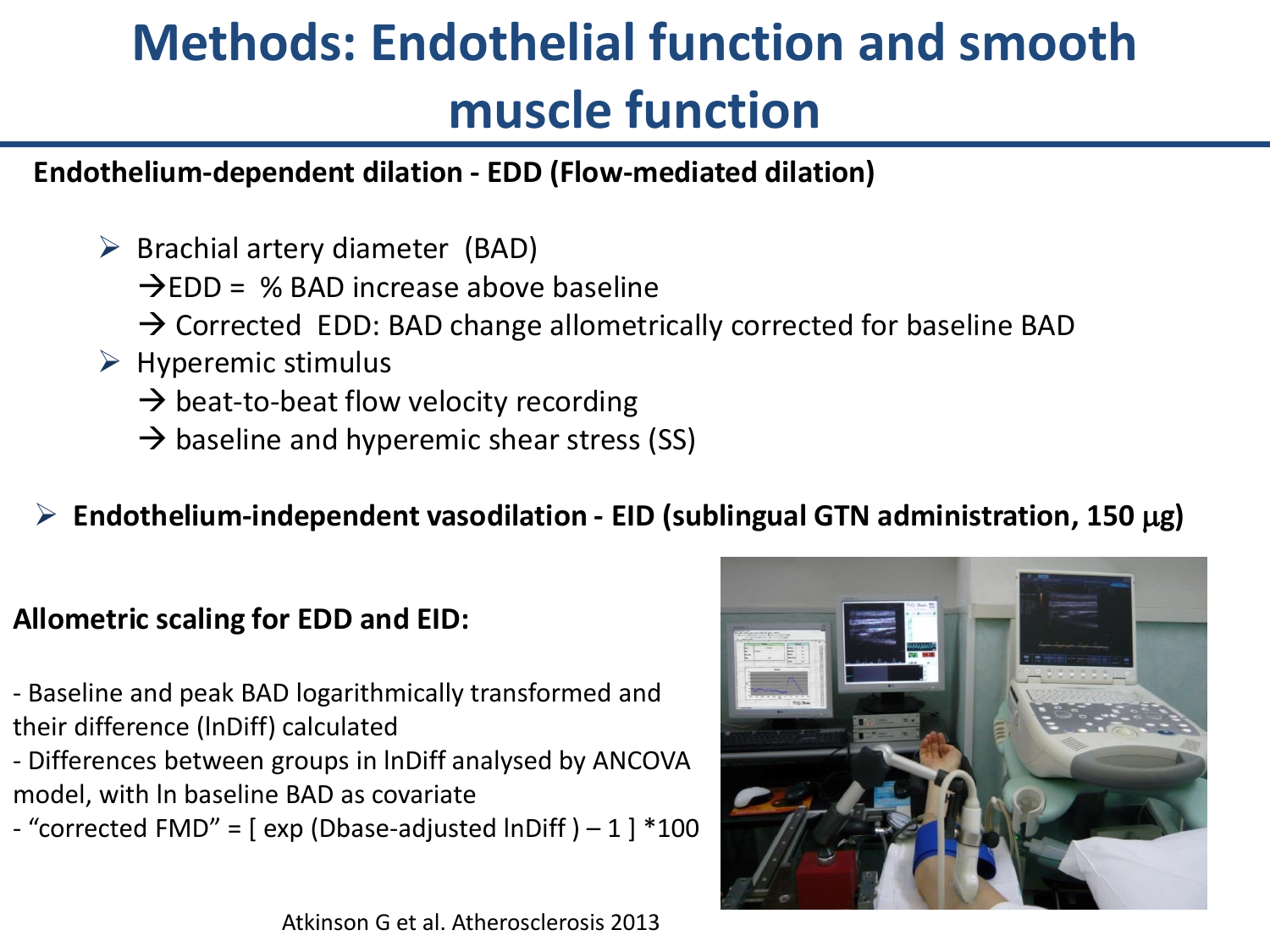# **Methods: Aortic and carotid stiffness**

### **Carotid-femoral pulse wave velocity (PWV) and central pressures**

- ➢ Applanation tonometry (Sphygmocor, Atcor Medical, Sydney, Australia)
- ➢Carotid-femoral PWV
- $\triangleright$  Radial pressure waveform  $\rightarrow$  aortic BP
- $\triangleright$  Augmentation Index (Aix): AP/PP
- $\triangleright$  Carotid pressure waveform  $\rightarrow$  carotid BP





### **Carotid IMT and stiffness**

- $\triangleright$  Automated image-analysis
- High resolution echotracking device (ArtLab, ESAOTE; Maastricht, Netherlands)
- 128 RF line multiarray applied over a 4-cm arterial segment
- ➢ Right and left common carotid scans
- $\triangleright$  cIMT / medial diameter
- ➢ Cross-sectional distensibility coefficient, DC): ΔA / ( A  $x \Delta P$  ) (kPa<sup>-1</sup>)
	- Carotid stiffness (CS, m/s) =  $(\Delta A / A \cdot PP) \cdot r$ )  $]^{-1/2}$

r= blood density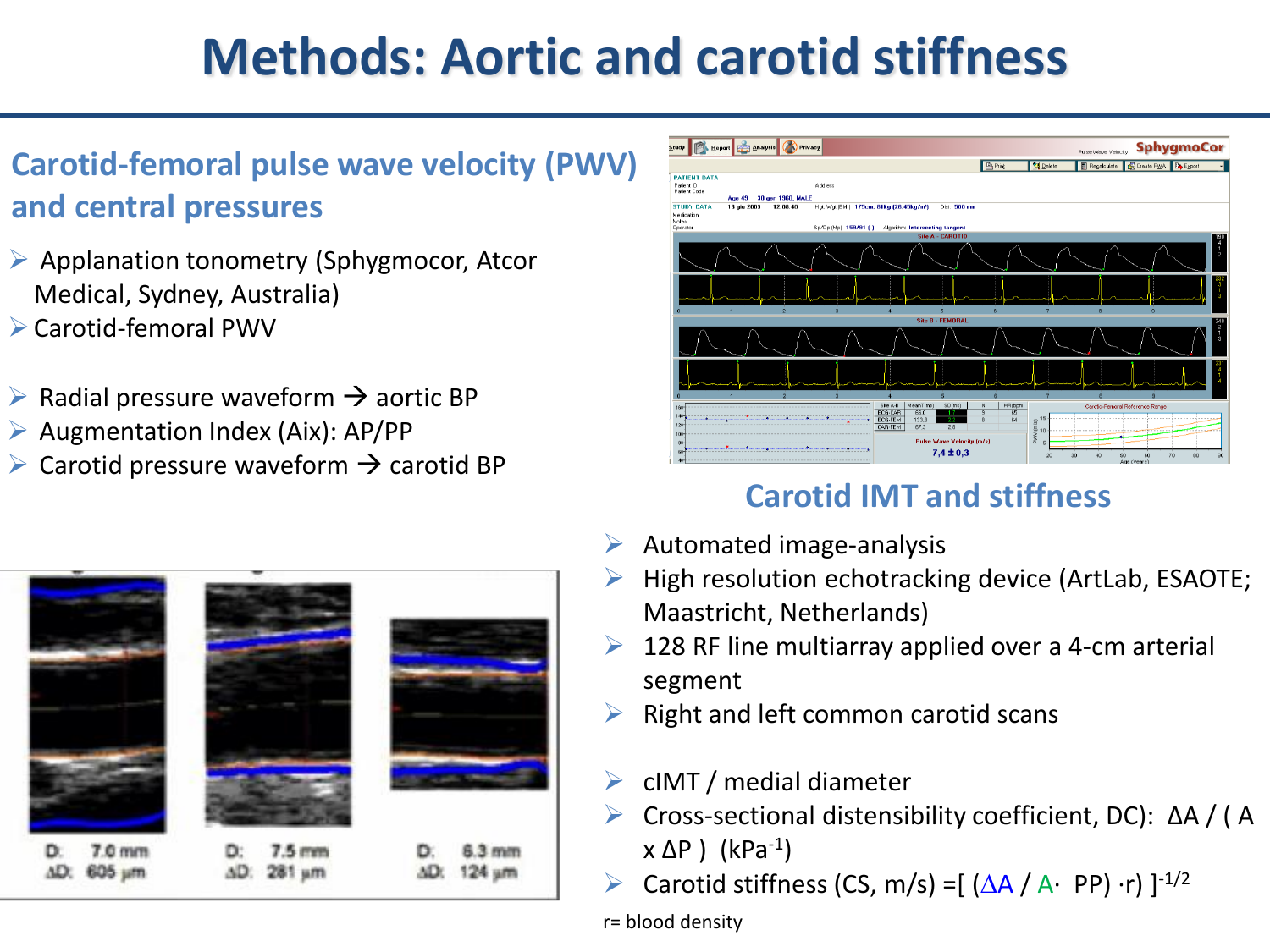### **Intrinsic stiffness of the carotid wall at a given stress**

- Right common carotid diameter and BP curves were synchronized
- Einc was calculated using the formula ([3(1+LCSA/WCSA)]/DC), but expressing LCSA, WCSA and DC as functions of BP
- The Einc-circStress curves were calculated within the diastolic-systolic BP range and compared between groups by mixed model analysis, and in particular for CWS = 80 KPa.



Laurent et al. Hypertension 1994, Bussy et al. Hypertension 2000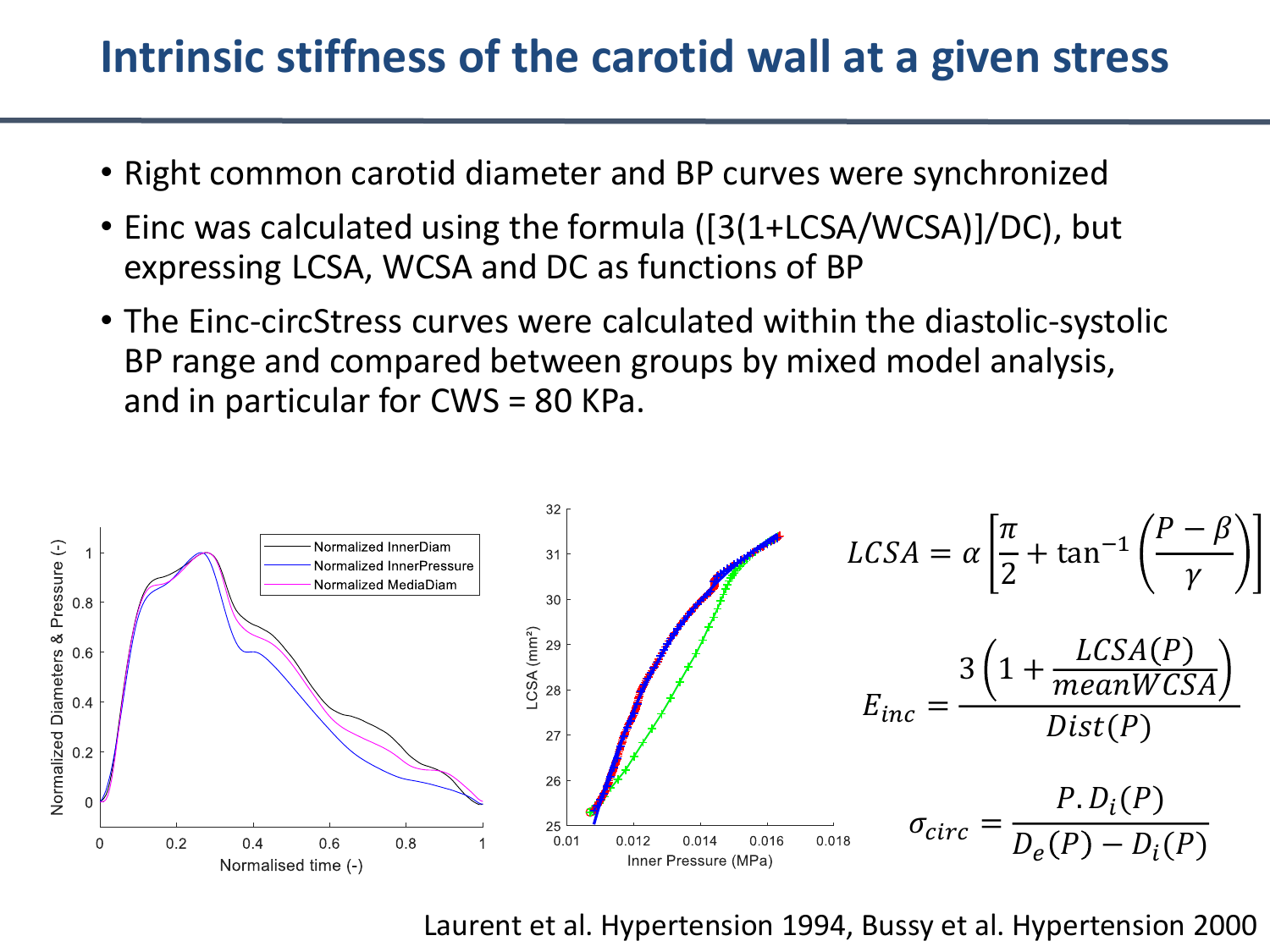## **Clinical characteristics of the study population**

|                               | $FMD$ (n=50)   | PH (n=50)         | $HS (n=50)$      | p value |
|-------------------------------|----------------|-------------------|------------------|---------|
| Age (years)                   | $52.3 \pm 9.0$ | $51.9 + 9.5$      | $51.8 \pm 8.9$   | 0.954   |
| Female sex (n,%)              | 42 (88.0)      | 43 (86.0)         | 43 (86.0)        | 0.948   |
| Caucasians (n,%)              | 40 (80.0)      | 41 (82.0)         | 43 (86.0)        | 0.722   |
| BMI $(Kg/m2)$                 | $23(21-25)$    | 24 (23-26)        | $23(21-26)$      | 0.170   |
| Hypertension duration (years) | $6(2-12)$      | $4(1-10)$         |                  | 0.214   |
| Smoking:                      |                |                   |                  | 0.467   |
| Ex-smoker                     | 14(28.0)       | 8(16.0)           | 10(20.0)         |         |
| Never smoked                  | 32(64.0)       | 37 (74.0)         | 36 (76.0)        |         |
| Current smoker                | 4(8.0)         | 5(10.0)           | 2(4.0)           |         |
| Hypercholesterolemia (n,%)    | 5(10.0)        | 8(16.0)           | 1(2.0)           | 0.054   |
| Type 2 diabetes (n,%)         | 0(0.0)         | 0(0.0)            | 0(0.0)           |         |
| Brachial systolic BP (mmHg)   | 129.9±15.2*    | $127.2 \pm 14.7*$ | $117.6 \pm 11.4$ | < 0.001 |
| Brachial diastolic BP (mmHg)  | 71.5±10.5*     | 73.0±10.1*        | $66.9 \pm 7.5$   | 0.004   |
| Mean BP (mmHg)                | 95.6±12.0*     | 96.0±12.3*        | 88.4±9.9         | 0.002   |
| Brachial PP (mmHg)            | 58.4±11.1*#    | $54.2 \pm 9.2$    | $50.8 \pm 7.0$   | < 0.001 |
| Heart rate (bpm)              | 64.5±7.9       | $65.4 \pm 9.1$    | 63.7±8.1         | 0.571   |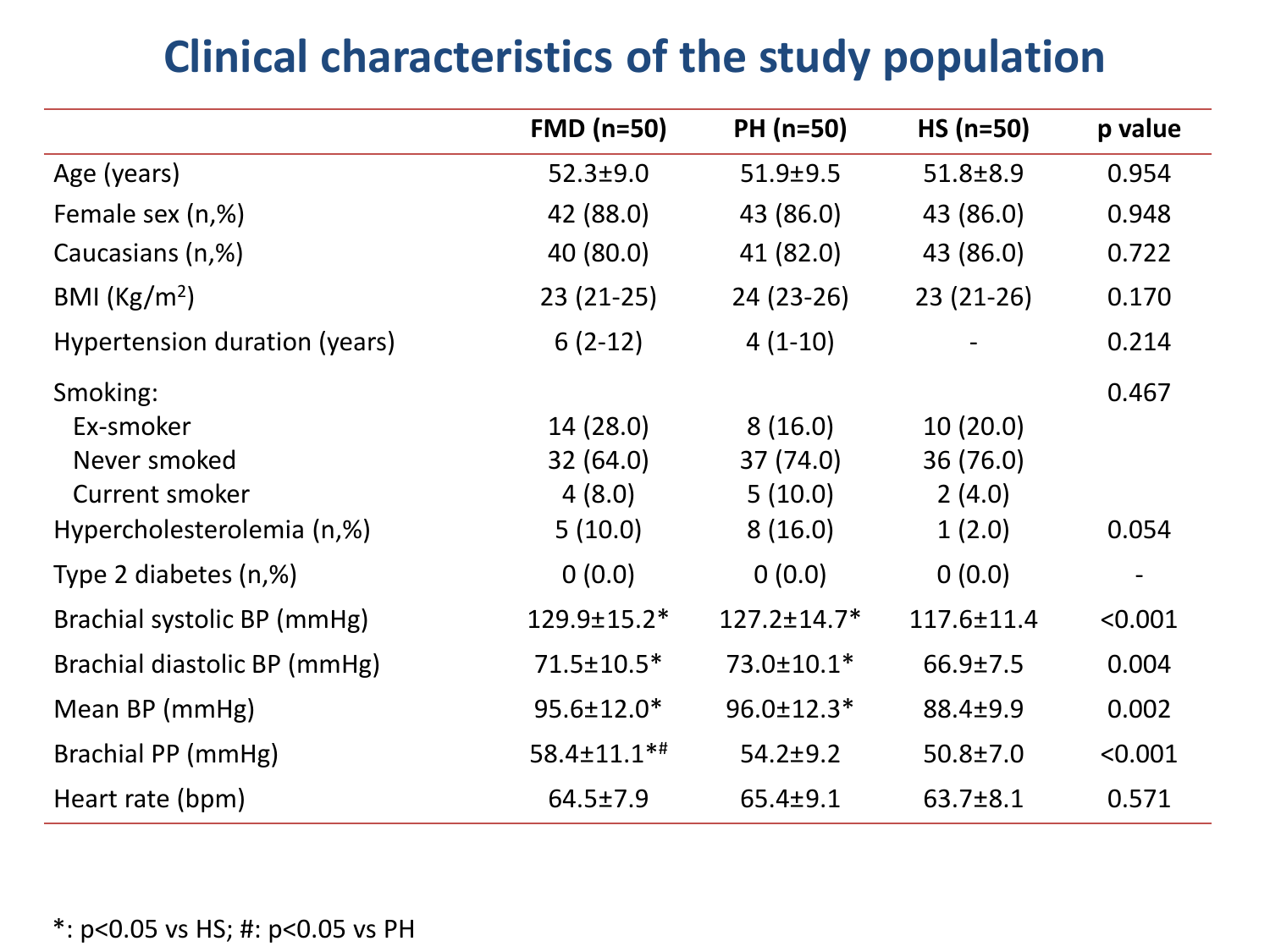### **Results: endothelial function and applanation tonometry**

|                                                          | $FMD$ (n=50)       | <b>PH (n=50)</b>    | $HS (n=50)$         | p value |
|----------------------------------------------------------|--------------------|---------------------|---------------------|---------|
| <b>Endothelium-dependent dilation</b>                    |                    |                     |                     |         |
| Baseline BA diameter (µm)                                | 3867±710#          | 4172±628            | 4034±647            | 0.021   |
| Maximum BA diameter (µm)                                 | 3957±721#          | 4289±628            | 4158±619            | 0.019   |
| Baseline SS (dyne/cm <sup>2 <math>*10^{-2}</math>)</sup> | 143 (54-423)       | 96 (31-216)         | 62 (22-152)         | 0.053   |
| Peak SS (dyne/cm <sup>2 <math>*10^{-2}</math>)</sup>     | 1157 (935-1394)    | 1019 (815-1296)     | 1074 (886-1356)     | 0.171   |
| EDD(%)                                                   | $2.43(0.30-4.75)$  | $2.85$ (-0.02-6.13) | $2.75(0.07 - 5.76)$ | 0.651   |
| Corrected EDD (%)                                        | $2.06(1.10-3.02)$  | $3.10(1.05-5.15)$   | $3.25(1.10-5.39)$   | 0.311   |
|                                                          |                    |                     |                     |         |
| <b>Endothelium-independent dilation</b>                  |                    |                     |                     |         |
| Baseline BA diameter (µm)                                | 3887±665#          | 4219±673            | 4022±660            | 0.020   |
| Maximum BA diameter (µm)                                 | 4455±702#*         | 4817±611            | 4747±709            | 0.013   |
| EID(%)                                                   | 14.6 (8.9-19.9)*   | 15.3 (10.3-19.0)*   | 18.4 (12.8-21.4)    | 0.028   |
| Corrected EID (%)                                        | $13.9(9.5-18.4)$ * | 15.6 (8.8-22.3)     | 18.2 (9.9-26.6)     | 0.008   |
|                                                          |                    |                     |                     |         |
| <b>Applanation tonometry</b>                             |                    |                     |                     |         |
| PWV(m/s)                                                 | $10.8 \pm 1.9*$    | $11.2 \pm 2.0*$     | $10.0 \pm 1.7$      | 0.009   |
| Aortic PP (mmHg)                                         | 45.6±10.2*         | 43.4±9.6            | $39.2 \pm 8.9$      | 0.006   |

\*: p<0.05 vs HS; #: p<0.05 vs PH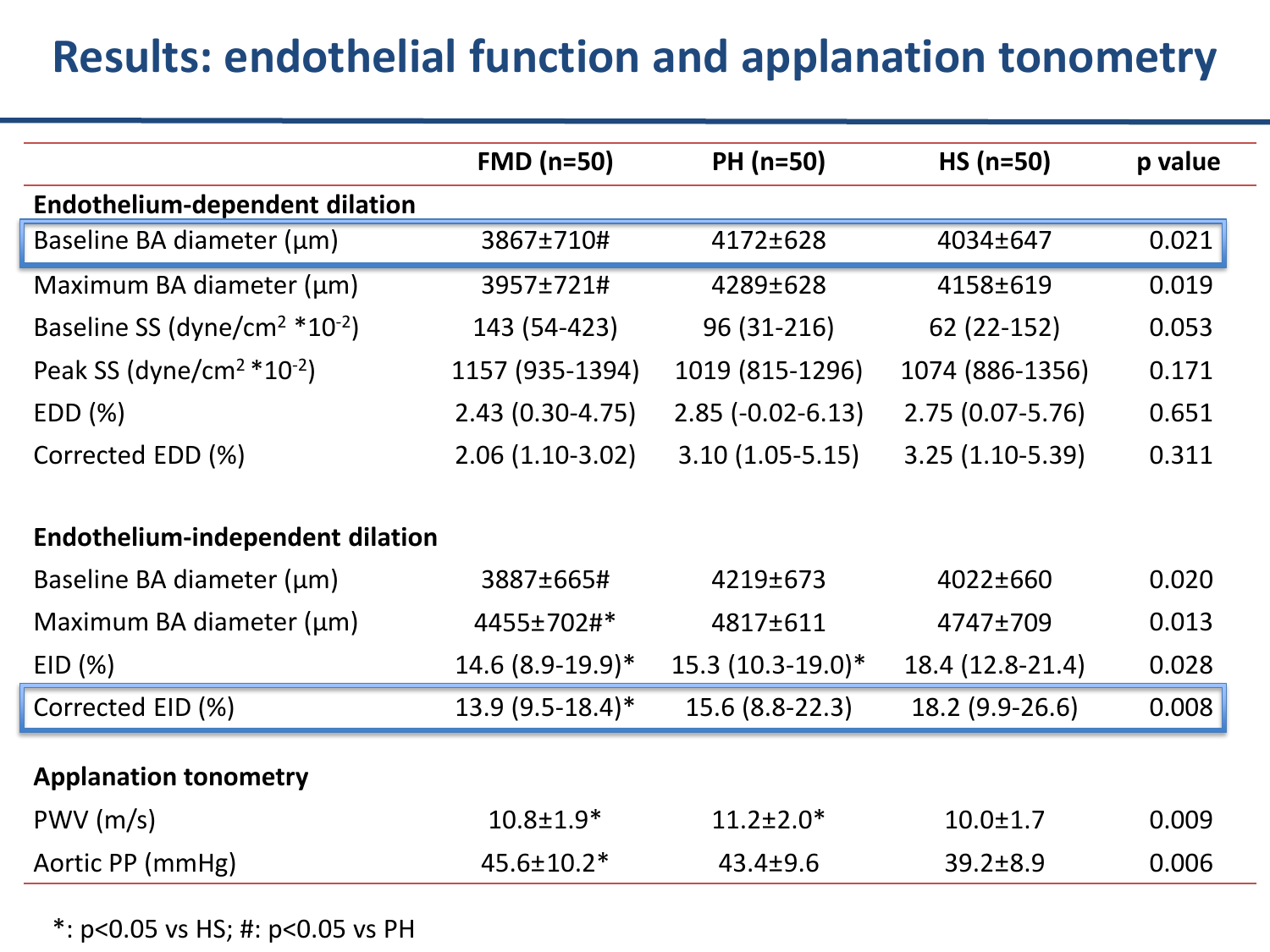### **Results: carotid distensibility and intrinsic stiffness**



|                                    | $FMD(n=50)$     | PH (n=50)       | $HS (n=50)$     | p value |
|------------------------------------|-----------------|-----------------|-----------------|---------|
| Diameter $(\mu m)$                 | 6909±521        | 7061±627        | 6858±593        | 0.196   |
| $IMT$ ( $µm$ )                     | $635 \pm 110$   | 677±134*        | 619±112         | 0.044   |
| Distensibility coefficient (kPa-1) | $20.0 \pm 7.7$  | $22.3 \pm 11.5$ | $23.8 \pm 10.3$ | 0.188   |
| Einc (kPa)                         | 539±251         | $513 \pm 260$   | $451 \pm 143$   | 0.217   |
| Circumferential wall stress (kPa)  | $59.0 \pm 16.5$ | 54.8±18.9       | $55.3 \pm 10.9$ | 0.420   |
| Carotid Stiffness (m/s)            | $7.51 \pm 1.51$ | 7.36±1.84       | $6.88 \pm 1.22$ | 0.196   |

\*: p<0.05 vs HS; #: p<0.05 vs PH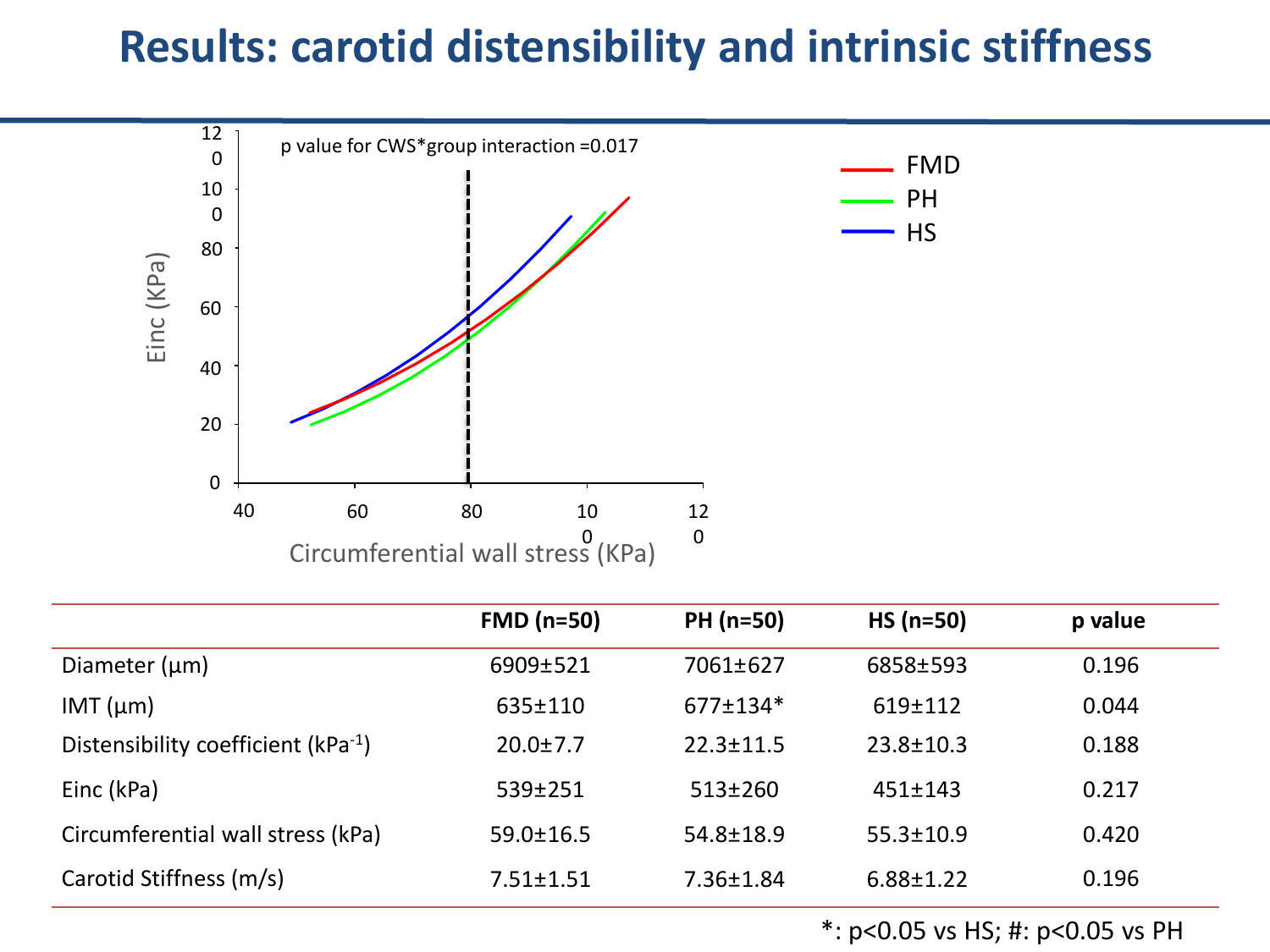### **Results: triple signal is a feature of FMD**



TS score >6

FMD PH HS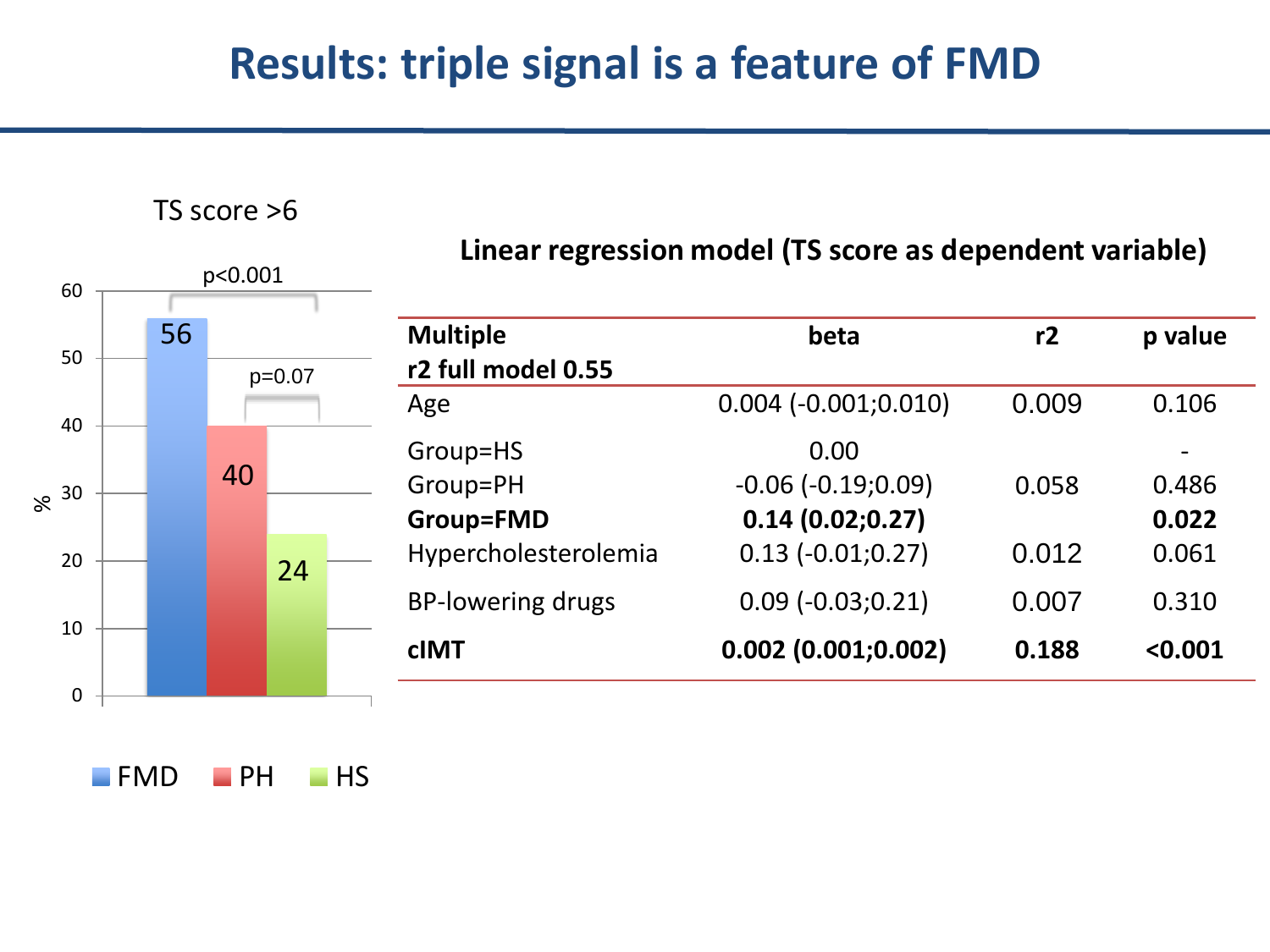### **FMD is associated with smooth muscle cell dysfunction in the brachial artery regardless of TS**

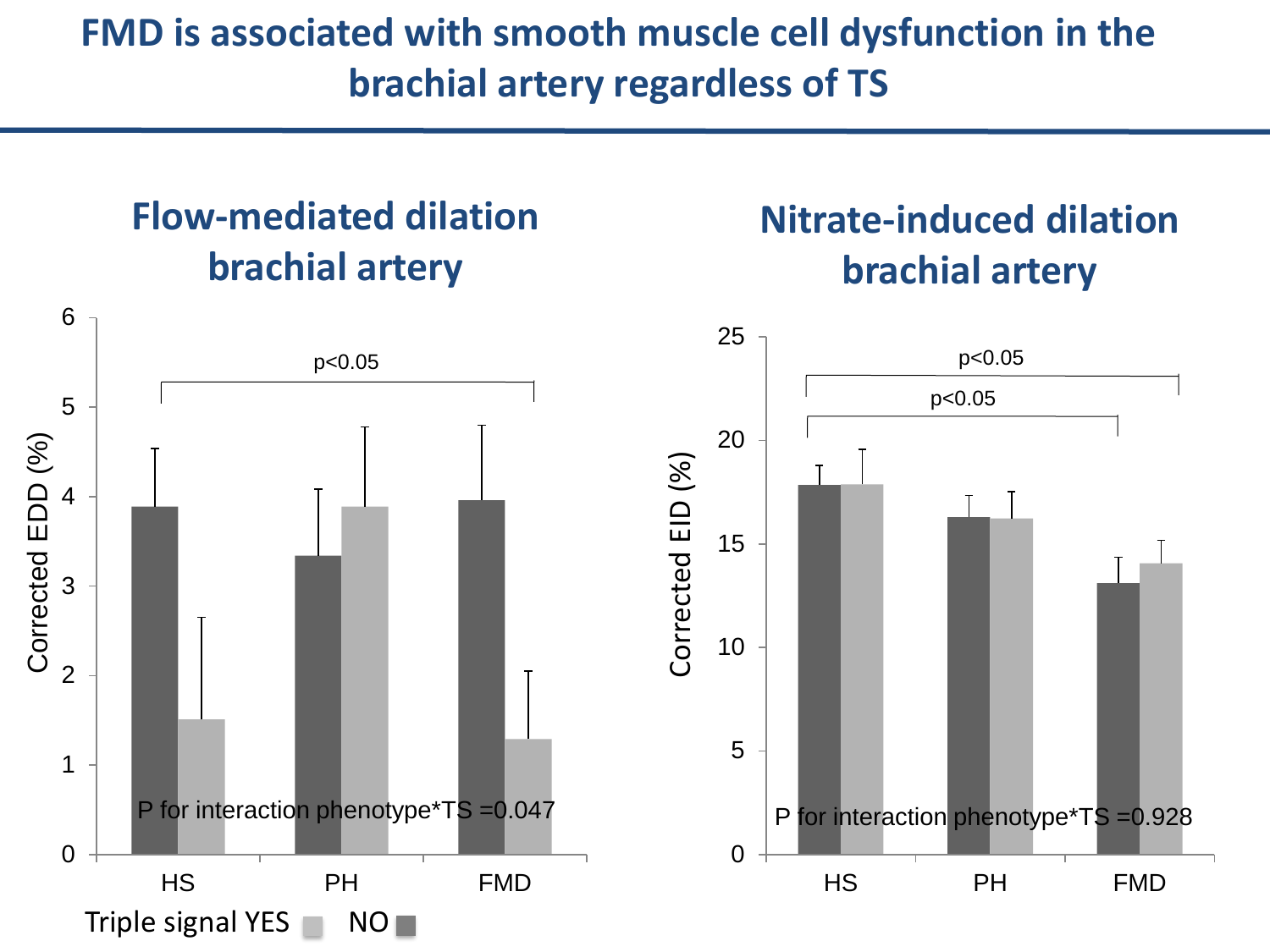# **Results: triple signal alters carotid mechanics, especially in FMD**



The presence of a TS>6 changed the stress-strain relationship, with an upward shift of the Einc / CWS curves, indicating a stiffer material at a similar level of wall stress.

When analyzed at the CWS of 80 kPa, Einc was higher when TS>6 compared to TS<6 (adjusted p=0.030), especially in FMD patients (adjusted p=0.033).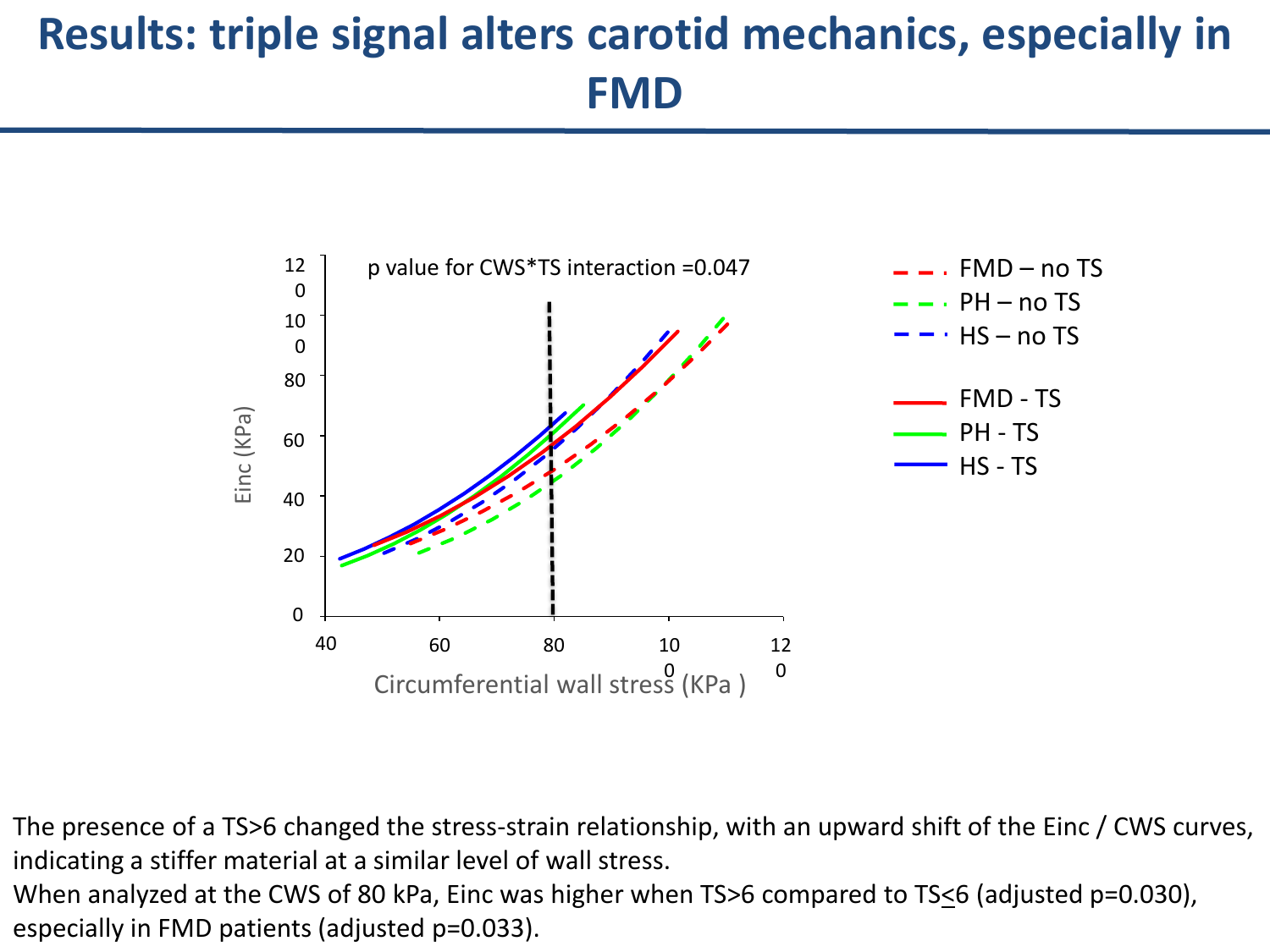

**Improve diagnosis / risk stratification**mprove diagnosis / risk stratification